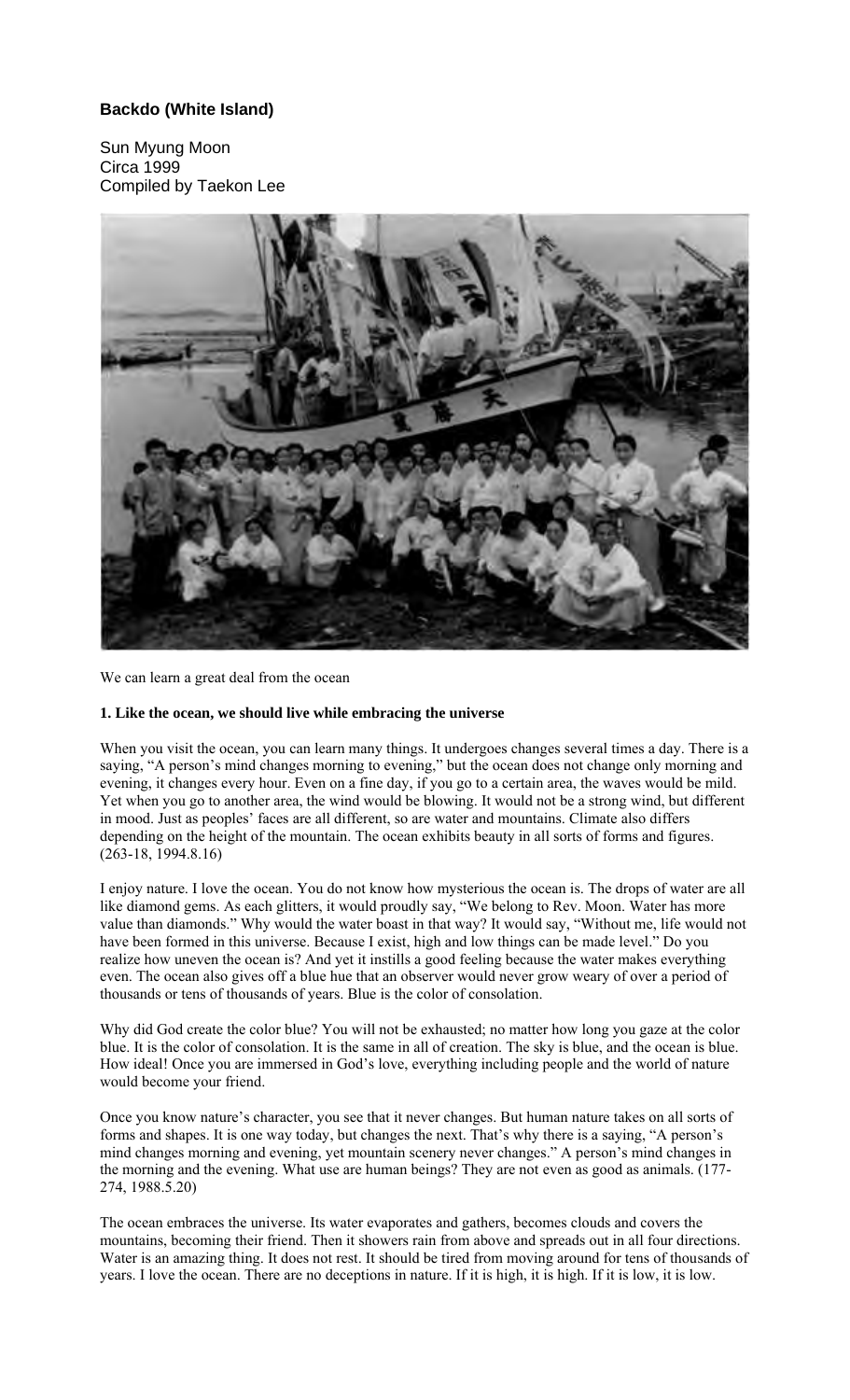Nature will provide, without objection, to the high places. Since I have learned from nature, I also provide without any objections. When I go to a foreign land and find people who have less than I do, I would open my storehouses and share all my rice, even they were to become depleted. It is to make things even. I learned all that from the water. That is why I like water. (300-141, 1999.3.2)



What would happen if the sky, ocean, plants, and everything else were blue? You would suffocate. Imagine if they were yellow or your favorite color. You would immediately tire of it. Even if you replace it with another color, you would soon tire of it. Green is another color of consolation. Why do people like the color green? The existing world is in harmony with the color green. That is why there are many colors in the soil. The color of soil is usually close to green. That is why it is logical to say that we, who were made out of the soil, would like the color green. That is how you may think. Since God knew that, He made the sky and ocean blue. Everything was created in harmony with the color green, centering on human beings. How wonderful this is! (119-168, 1982.7.18)

The ocean, when calm, is mystifying and has the power to draw people in like a captivating, beautiful woman who is like a queen of mystery. The ocean may look silver, but it also takes on a jade color. At other times, the ocean takes on different hues. When the gentle breeze rustles by, the beauty of the ripples takes my breath away. No matter how well a dancing girl dances, her beauty does not come near to that. To see a dancer, you have to see her dance on a stage, but a stage is too small.

On the other hand, the ocean's stage spreads out to infinity. Do you know how vast the ocean's stage is? The ocean can be like a beautiful woman or a dancing girl, but once it becomes angry it can be more frightening than a tiger or a lion rushing towards you in the wilderness. Think about it. When waves that are tens of meters high come rushing in, the cry of a seagull stands not a chance. The ocean roars, "No matter how well you sing, no matter how great a stage actor you may be, you do not stand a chance before my majestic vigor." The ocean's might is imposing.

A speed boat easily glides across the sea when the water is calm. But when big waves come, it is impossible to move around. You just sit, wagging your tail and shaking your head, tossed about by the waves as they come. You have no power over them. (128-249, 1983.8.28)

The power of nature is great. That is why people who love the ocean cannot be arrogant. The ocean has that kind of greatness. If you open the doors to the ocean and look inside, you will find all kinds of fish living there, from fish that are gold in color to fish that are yellow and blue, and even fish that are colorless. When you compare the land with the ocean, which is more beautiful? The land, with its variety of birds, flowers and butterflies, is beautiful, but limited. Flowers do not move. Compared with the profusion of beautiful sea creatures that dance about in dazzling, brilliant colors, these things are somewhat dull. So which is more beautiful, the land or the ocean? The ocean is more beautiful. Why did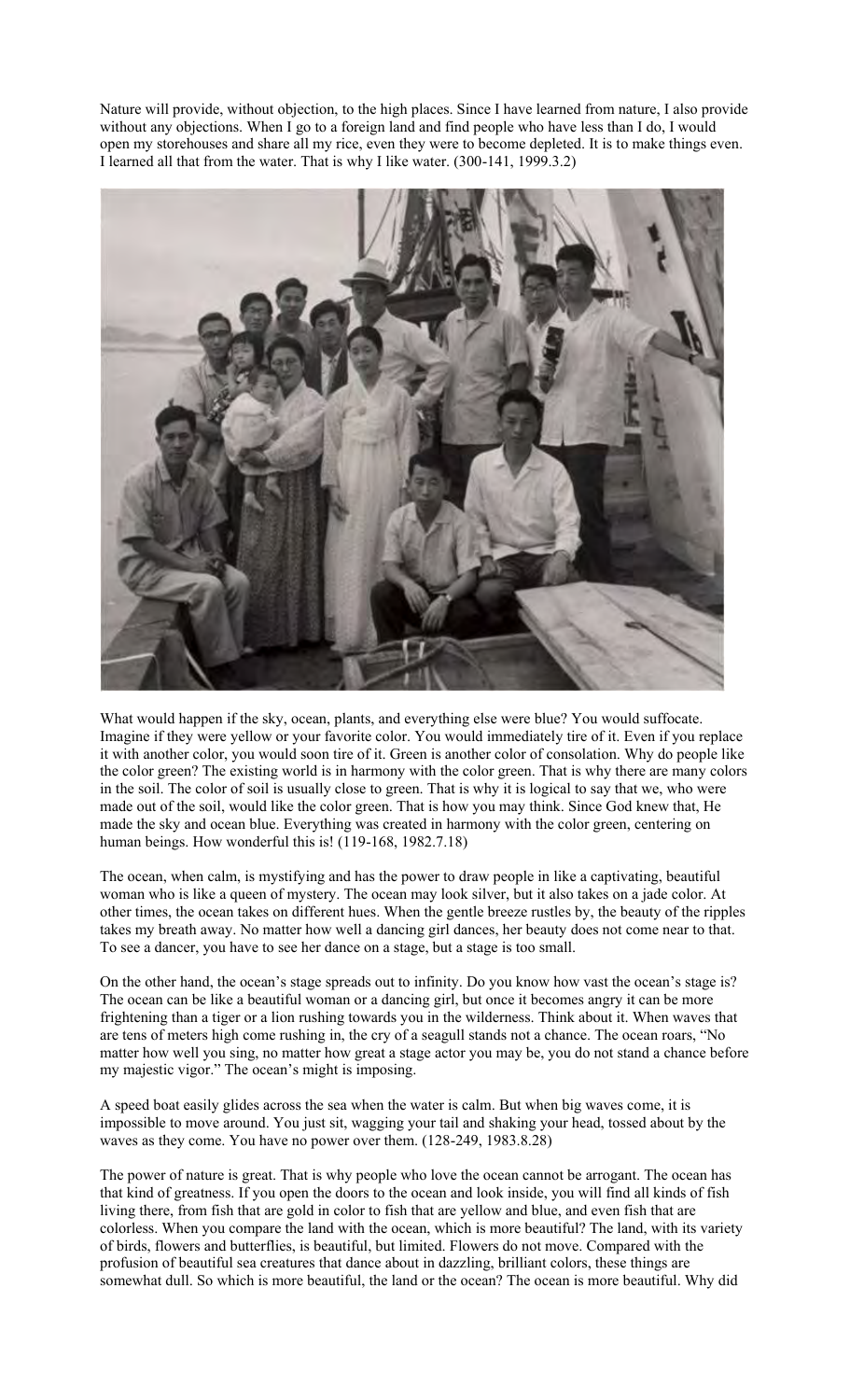God create this thing called water? We can say that water is a special amusement device for God to enjoy. He hid its depths away and did not open it to the public. When you observe creation in this way, you can conclude that God probably had more interest in the ocean than the land.

People who think about the future take more interest in the ocean than the land. God's interest is in the future ideal family that has yet to emerge. That is why, rather than focusing His interest in the things that have appeared on earth in history, it is inevitable that God should take interest in the marine world that focuses on the future. This would make sense. With this perspective, we could say that people who think about the ocean are people who envision the future, and they will greatly increase. (128-249, 1983.8.28)

The freedom one has when sitting with a fishing rod is beyond description. Would you be able to take a walk in that situation? You only have a small space in which to move about and cook your meals. Could you go to the theater or go out to meet your friends? You cannot even listen to music because you need to be silent. That is why you must gaze at the ocean and talk with the sea and the heavens. It is the greatest feeling to be at sea alone in the very place where the ocean and heaven become one. I constantly go out to the sea to benefit spiritually and in all ways. If I stay at home the entire day, I become distracted and end up thinking about the world missionaries, church problems and other matters, yet only vaguely and in fragments. But when I go out to the sea, I can think more comprehensively. Because of this, I love the ocean a great deal. I believe that is why the phrase "the way of fishing" came about. (79-270, 1975.9.1)

Think about a married couple having intimate relations in the middle of the tranquil ocean. Would the ocean complain, "You no-goods, you are killing me!"? Groups of fish would come wagging their tails and watching that spectacle. All of creation longs for that kind of love. Everything in the natural world cries out, "Please come here, come to us!" and longs for people to make love there. You should have the heart to understand and feel this. If the master were to go to the top of a mountain covered with snow and make love there, nature would be pleased saying, "Our dear master makes love in such a beautiful way!" That is what creation wants. (235-277, 1992.10.11)



## **2. Life in the ocean is amazing and mystifying**

The Black Current passes across four thousand miles based in the Pacific Ocean. It circulates over four thousand miles in one year and the force of its passage makes the five great oceans circulate. Were it not for this primal Black Current, the oceans would not be in motion. The Atlantic and Pacific are linked to the five great oceans because of the Black Current. (227-129, 1992.2.11)

Through these environmental circumstances, all five great oceans continue to live, without wasting away. (297-209, 1998.11.20)

No matter how large the river is, it flows to the ocean, and no matter how vast the ocean is, it follows the Black Current. Do you know what the Black Current is? The Black Current is a strong current of water that follows a four thousand mile path in the Pacific Ocean. Because of this powerful current, all the water currents in the five great oceans are alive and on the move. Only water that rides this current and circulates is qualified to become seawater. It is the same with human life. (220-201, 1991.10.19)

No matter how numerous, large or small, all the rivers flow toward the vast oceans. Once there, all their waters are mixed together. The Black Current flows in the Pacific and circulates for four thousand miles among the five great oceans. This is possible because of the moon's gravitational pull. Because the Black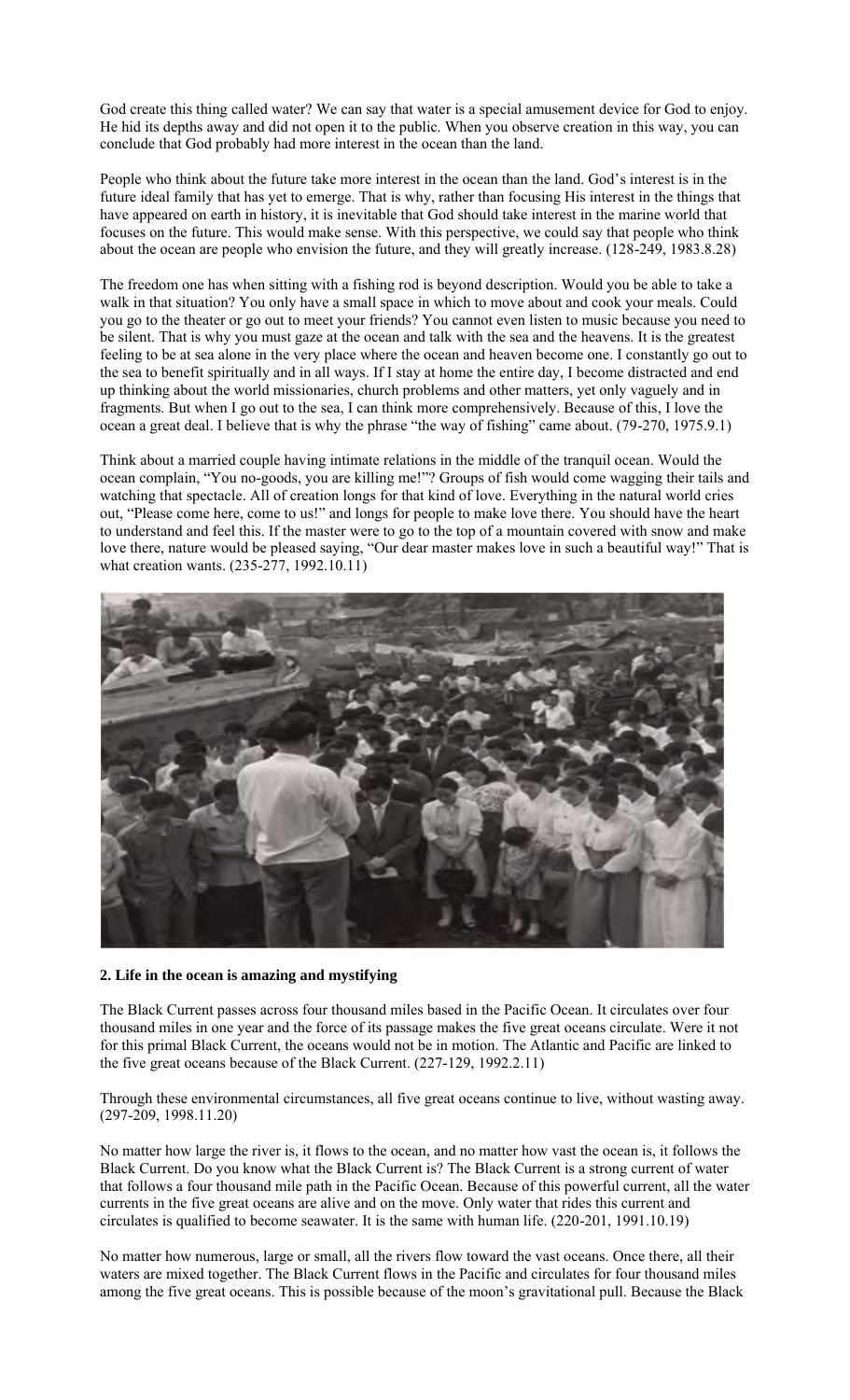Current circulates in this way, the five great oceans can all be in motion. It acts as the supporting pillar of the entire ocean system. When filth and other things come into the ocean waters, they are all mixed up and move towards becoming one. This is the purpose of the ocean. Even if a large river were to constantly supply fresh water for tens of thousands of years, the ocean has the authority to absorb it all and still have room to spare. The ocean is great because it stays unchanged, no matter what comes into it. (210-200, 1990.12.23)

After crossing the Pacific, do clouds from Japan say, "I don't like the American clouds!" when they are about to merge with the clouds over America? The waters in Japan flow to the Pacific through the Black Current. When they approach the waters around America, do they say, "Ah!"? The Black Current flows four thousand miles in the Pacific Ocean. Does the Black Current distinguish between advanced nations and developing nations? Are there actual borders between nations? Then what is it with the human world? Anything that goes against the movements of nature will be broken. (268-26, 1995.2.7)



In the world of love, you have access to all places. Does the water in the Pacific think, "I am of the Pacific Ocean. The waters in Asia are all polluted. I do not like them!"? No matter where the waters come from, they all latch onto each other. If there were some dirty thing in its path, the ocean would mix the filth with its water, quickly dissolving it, while going along the same path. Therefore, no matter how severely the Pacific Ocean is polluted, even if humankind ceased to exist, the ocean waters would surely be as blue as ever. Even if it goes through tribulation and a course filled with twists and turns, the ocean water does not lose its blueness. In the

same way, the authority, content, and power of love will always be blue. (214-273, 1991.2.3)

The Unification Church must become the main stream of the world and resemble the Black Current in the Pacific Ocean. The circulation of the Black Current through four thousand miles in the Pacific enables the waters in the five great oceans to circulate. To generate the life energy of the world from the universe, a source must be created that can turn and move the deepest of places. Through this, we must purify the tarnished world. (275-32, 1995.10.30)

You cannot imagine how fearsome and horrifying the waves and the winds are when a storm brews. But I believe that even the strongest wind is fulfilling its mission. Without wind there would be no waves in the ocean, and as a consequence, fish would not survive. The wind blows to supply oxygen to the ocean. Waves supply oxygen. That is why even when the waves are rolling and the wind is blowing strongly, you should taste the ocean and say, "You haven't lost your taste!" The ocean is salty. I also think that I have not lost my touch. If I can think that way, then the currents and rushing waves are not unpleasant.

You do not realize how much philosophy can be found in the ocean. People who have only lived on land will face a considerable amount of obstacles when they try to engage in ideal activities in the other world. In the spirit world, you can ride on whales and swim with the fish. But if you do not like the ocean, you cannot do that. (119-252, 1982.9.13)

When you go out to the sea, you will fear the storms. Their waves are ferocious. Yet no matter how ferocious they are, they can be overcome when the power of love sets its sail. (110-102, 1980.11.9)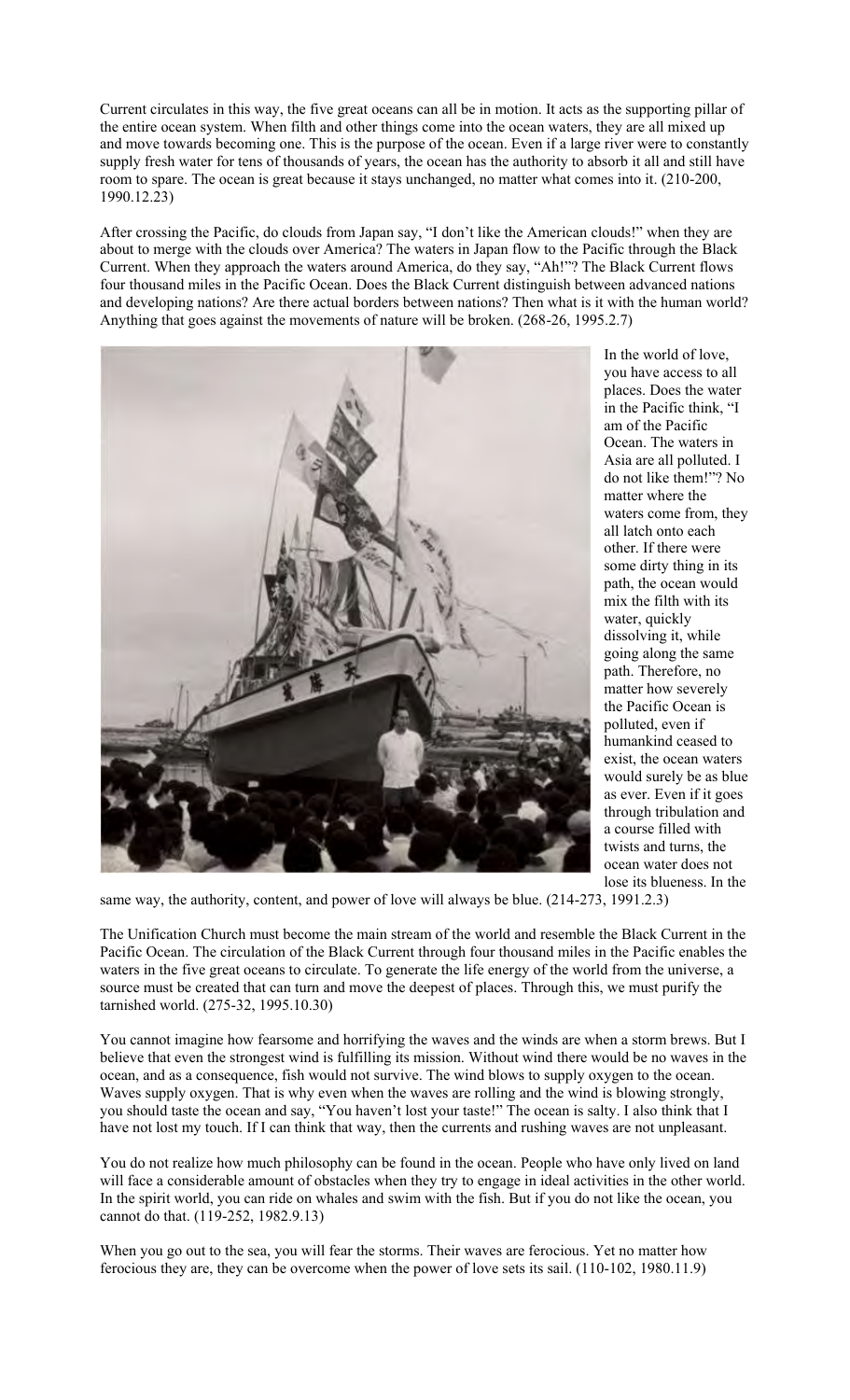

 The ocean should not be still. Water does not die when it is moving. Even water poured into a bowl would last for eternity if it were moving. If it is in motion, it will not die. When a ship that is used for ocean fishing departs from port, it carries a year and a half or two years' supply of water. Because of the waves that water sloshes about and would not spoil even if you drink it hundreds of years later. When water moves, it does not spoil. But when it stops moving, it soon spoils. Isn't water truly unique? That is how it is with water. (296-200, 1998.11.9)

If you are going out to fish in the ocean, you must have a full supply of drinking water on your ship. You have to drink that water for a year and a half because you cannot drink salt water. If the water is in motion, it will not spoil for decades. Water must be in motion. That is why the Word of God must also be in motion. (291-88, 1998.3.5)

Why does water flow? It flows because it is not level. When water flows, it searches for the horizon. Water must go to the ocean. It must seek the horizon. (263-91, 1994.8.21)

Water must always be level. That is its

characteristic. No matter how strong the wave, the ocean maintains a horizon. When you see the horizon, you want to tumble over it. You think, "Hey, I want to roll over it!" Since your body cannot do so, then you do this with a boat. Have you ever thought about that? Whatever you do on a horizon, even if you fall down, your head or hand will not be the first to be hit. You will hit it horizontally. That is possible with a horizon. Human beings need a horizontal line. (263-90, 1994.8.21)

Air and water are just like love. If there is a vacuum, the air in the world will be mobilized to fill it up. If there were a puddle, the ocean water would rush in to make it even. Air, water, and love always maintain their level. (264-316, 1994.11.20)

If we go out to sea, we naturally observe water. Water circulates. Fogs form in the morning above places with water. It becomes vapor in a low-pressure air system and does not rise up. The vaporized water condenses to become a fog. Water becomes mist. It then evaporates, becomes a cloud and circulates around the world. What would happen if there was no water in the ocean? Everyone would be frantic and no living being could survive. Think about the greatness of water. (263-78, 1994.8.21)

As you know, whenever I had time, I would always go out to sea. I would go out to sea and be harassed. Harassed as I was, I believe the purpose was to calm my spirit and prepare me for trials and a greater battle. Though I was exhausted from having gone without sleep, I kept my wits alert, set my own standard and made effort to keep from going in a different direction from that horizontal line. (73-270, 1974.9.29)

Air is always in motion. Hasn't water also been in motion for tens of thousands of years? The ocean works on the same formula. Look at the ocean. How exhausted the water must be! Yet, not even once does water think it is tired. That is the formula for its survival. (207-18, 1990.10.21)

We can conclude that people who do not know the realm of the ocean are very limited in their sphere of happiness. If there is a Lord of Creation, He will enjoy hearing praise from people who appreciate both the mysteriousness of the sea and the beauty of the land, based on a correct knowledge of the land and sea. It is only reasonable to say that He would not approve of praise for only one aspect. (128-256, 1983.8.28)

You would certainly be grateful to the Creator if you consider that the ocean, land, and everything was created for educating humankind alone. (128-259, 1983.8.28)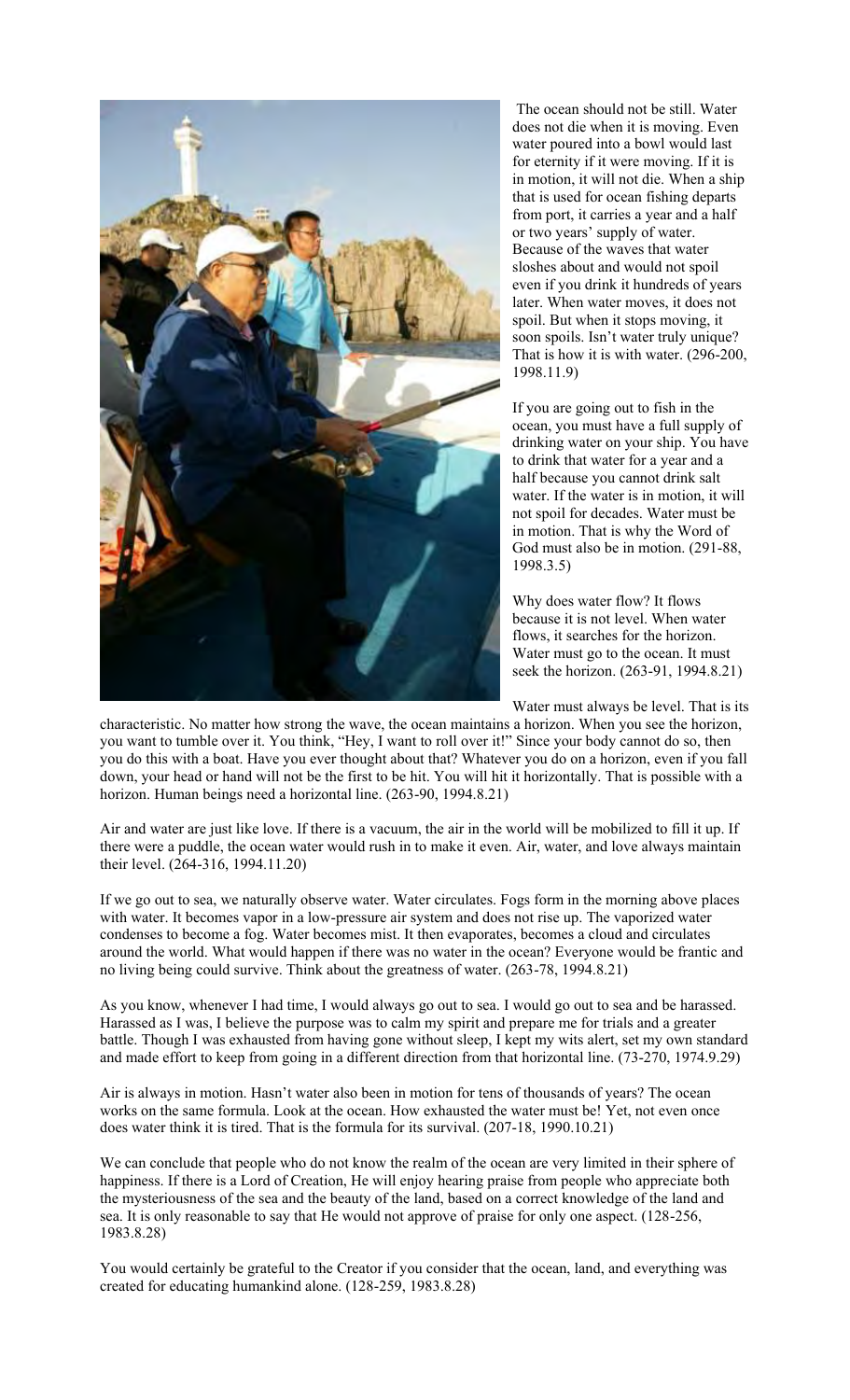When you look at the ocean, you should not regard it simply as the ocean. You should consider it a gift from our Heavenly Father. A great revolution can begin from the moment you begin to re-consider and re-experience everything in the course of re-creation. The value of a great victory can sprout from this point. (112-306, 1981.4.25)



## **3. The great power of nature lies in the ocean**

I like things that are stimulating. I make breakthroughs at places where there is a lot of change. In this respect, the ocean is more appropriate than the land. At times, the wind blows in the ocean. At other times, the ocean is calm. The ocean is always changing, with rising and falling winds. That is why traveling on the sea is better than traveling on land.

When you walk on the land, your thoughts in the morning do not change at all. No matter how much you walk about, you can move in a dignified way, without using your hands. But that is not the case with the ocean. Even though you may wish to go a certain way, you are tossed about in one direction after another. That is how much it changes. You will find truly stimulating changes. When the sea is calm, its tranquility surpasses that of the land. It is serene to the point that it draws wonder from the observer. The ocean water can seem like glass. There are times when the ocean is so beautiful that you wish to touch it and even drink it. That is why the ocean is ever-changing. But still, you should continue with determination on your course. Without that kind of motivation, you cannot do great things. (79-270, 1975.9.1)

When you observe the bottom of the sea, you will discover fish that look like whales and halibuts. Also, you will see fish that look like catfish attached to the bottom of the ocean. This type of catfish's head is larger than its body, and it has a large mouth. It nibbles and eats large objects and rotten things that flow by. This fish swallows it whole and then nibbles on it. If that is not enough, this fish sucks in bugs to eat. In this way, it is constantly contributing to the purifying process – the cleansing process.

There are 3,600 species of fish living in the Pantanal. That is 3,600 kinds of fish! And they all eat something different. All these fish are mixed together in the water and are tirelessly cleaning it up. You should realize that the act of eating is their cleaning work. All these fish do not exist for their own sake, but to bring order to the environment – to clean their surroundings as they live, helping one another. This constitutes a natural cooperative system. They are purifying the ocean water. The ocean should not just be salty. There should be fish that can eat the filthy things. What would we do with fish excrement? There are creatures that eat only dung. (293-283, 1998.6.7)

Fish are not the only creatures that make the ocean clean. Waterfowl such as wild geese and sea gulls also take part in this cleaning process and are tirelessly probing the area. If they find something not on the surface but sinking into the water, they would go after it to eat it.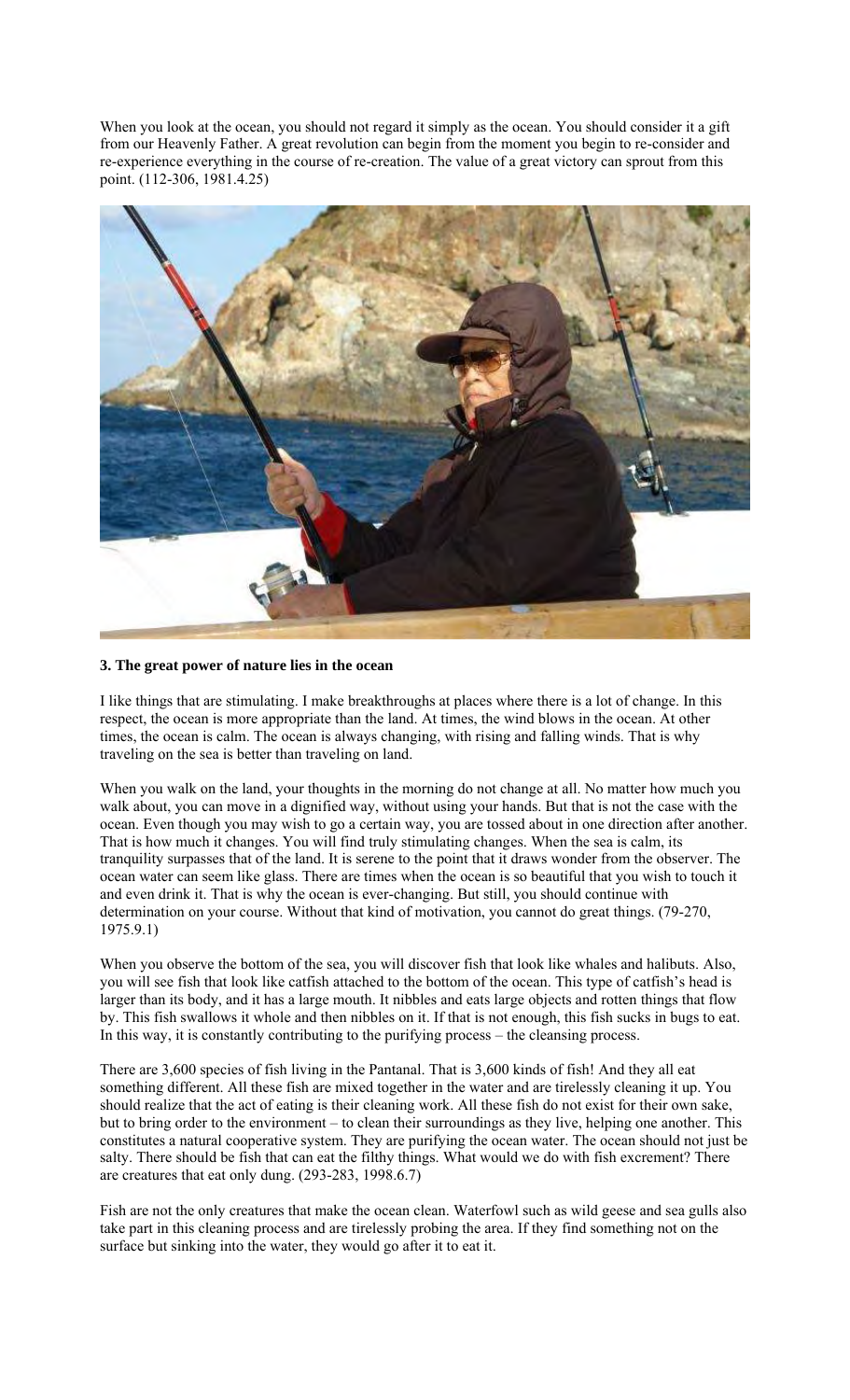If the wind says, "Hey cloud, there is a hot place that is about to dry up. Let us go there," then the cold ocean air would go to that place. The wind would carry the clouds and shower water as it passes by. Consider how this universe is created as a system for joint cooperation. If there were no winds it would be a problem? The same can be said of the boiled rice, bread, and things you make. The vapor rises from the ocean into the air and is carried by the wind. This vapor follows the warm sun rays in the summer, and when it becomes rain, the moisture is absorbed to create many things. The moisture on land and the moisture in the air can be used to make boiled rice and bread. Consider how much toil was involved in that process and how valuable these things are. The universe is also engaged in that process. The universe is in motion and cooperates to make that bread. A piece of bread is not easily made. (293-285, 1998.6.7)



Where do you think the saltiest place would be in the ocean? In the deep places or the shallow places? It is the deep places. Why? Because salt water is dense. That is why the deeper the place, the saltier it is. Using the saltwater allegory, where would the highest palace be in the heavenly nation? It would be at the bottom of the ocean. The palace would be found there, at the very bottom.

You should understand the concepts that I am explaining to you. What I am trying to say is that the highest place of Heaven can be found in the deepest part – the bottom of the ocean, where it is saltiest. The cleanest person, on the other hand, can be found at the summit. God can be found in the place with the most conscientious person – the person with the loftiest heart of serving the world and the whole. (244-178, 1993.2.7)

Pristine water that flows in the mainstream cannot avoid polluted water filled with filth and say, "I don't want to mix with you!" That is how it is in nature. The harmonious and overall relationships in nature are mysterious. When there is something dirty, water will embrace it, even if it spoils the pure water's essence. Water will absorb and assimilate the things around it; and as the water continues to flow, the dirty things sink while the clean things rise to the surface. The water becomes pure as it flows through the ocean. The flow of history is like that as well. (218-292, 1991.8.22)

No matter how strong the ocean currents, the fish sleep in the ocean. While the body of the fish is asleep, its fins are in motion as it swims against the current to maintain its position. Isn't this interesting? It is like being asleep while all of your blood vessels are active. The fish itself is asleep, even while it maintains its bodily functions, in the same way blood flows in your body. In that light, who becomes the owner and who stands on a higher level? The one who invests and serves more becomes the owner. (220-282, 1991.10.20)

Though the waves in the ocean may be ferocious, its currents must always follow the main current. By aligning itself to the main current, it can survive the opposition and persecution of the entire world. When God stands in the mainstream as the complete subject partner centering on that main current, His object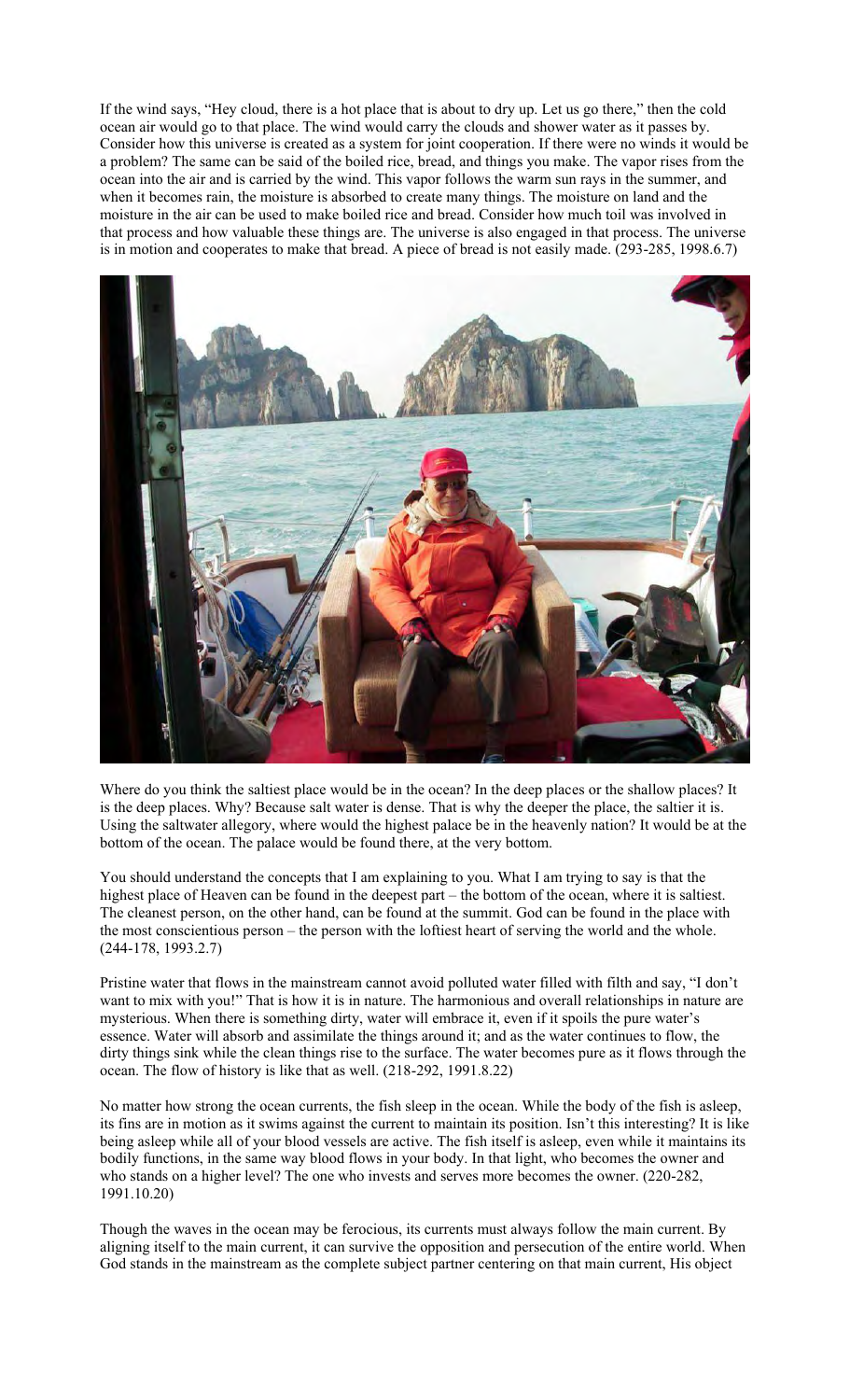partner would not be harmed because it would be protected within that subject and object partner relationship. (249-164, 1993.10.10)

When you are swimming, would you say, "Hey, I am thirsty. Get me a cola or a McCol!"? If you are in the water for the entire day, you can get by without even drinking a cup of water because your cells absorb water. Last time I spoke, I talked for sixteen and a half hours. One might think, "How could he endure for such a long time without going to the restroom?" but everything that should go out as urine goes out instead as sweat. It is released as vapor because of the heat and comes out as sweat.



That is why even if you are in the ocean for the entire day, you do not have to bring any water with you. If you are thirsty, then try swimming around like a whale in the ocean for an hour or two. Would you still be thirsty? If you were lying on a sandbank, you would drink water because of the heat. Water is essential to human beings and air is important as well! Where there is water, there is air. Is there air in the ocean or not? (217-206, 1991.6.1)

The oceans are always in motion. The winds blow so that the ocean may prosper and live on. Typhoons occur, and waves build up to tens of meters high in order to oxygenate the ocean. Then how do the fish live through a typhoon? When you consider this you would think, "The fish at the bottom of the ocean are delighted that this typhoon is blowing. Although I am having a difficult time, I will enjoy it because the fish are enjoying it!" (262-289, 1994.8.1)

Water is the ancestor of life. So, would you love water instead of God? You should love the ocean while thinking about that. In scenic areas there should be water and forests. Water creates harmony. I am saying that loving water is the same as loving all of creation. That is a fundamental idea. When loving water, do you love the lake water or the seawater? Should you go out to the sea everyday? If you were on a boat when the winds blow and the waves run high, your blood would swirl around and never go bad. Your blood would be purified. That is the truth. That is why those who always go on boats are healthy. (262- 289, 1994.8.1)

I do not receive a salary. I live off my own efforts and means. Wherever I go in this world, I can survive – even if I were to be placed in the farthest reaches of Africa by a helicopter, where there are no human beings or animals. When I went to the mountains, I learned how to survive off the mountains, and when I went to sea, I learned how to survive off the ocean. That is why I am going to the den of beggars and doing these things to create heaven. Even if you do not follow me around, I am trained in such a way that I could fulfill God's will, even through a bunch of beggars. So, would you or would you not go to the den of beggars if I told you to do so now? But to do so, you need training. (109-152, 1980.11.1)

You may think about holding on to your belongings and living comfortably, but to this day, I have been a pioneer. I have opened the way and stood at the lead. Just recently, our company made a boat. If there had not been a captain, I would personally take everybody out to the sea with me. "The wind may blow, and the waves may run high, but could they block the path of this man? Here, I am going to solve the food problem for the sake of Heaven and humanity, and to carry on life to the future generations." This is what